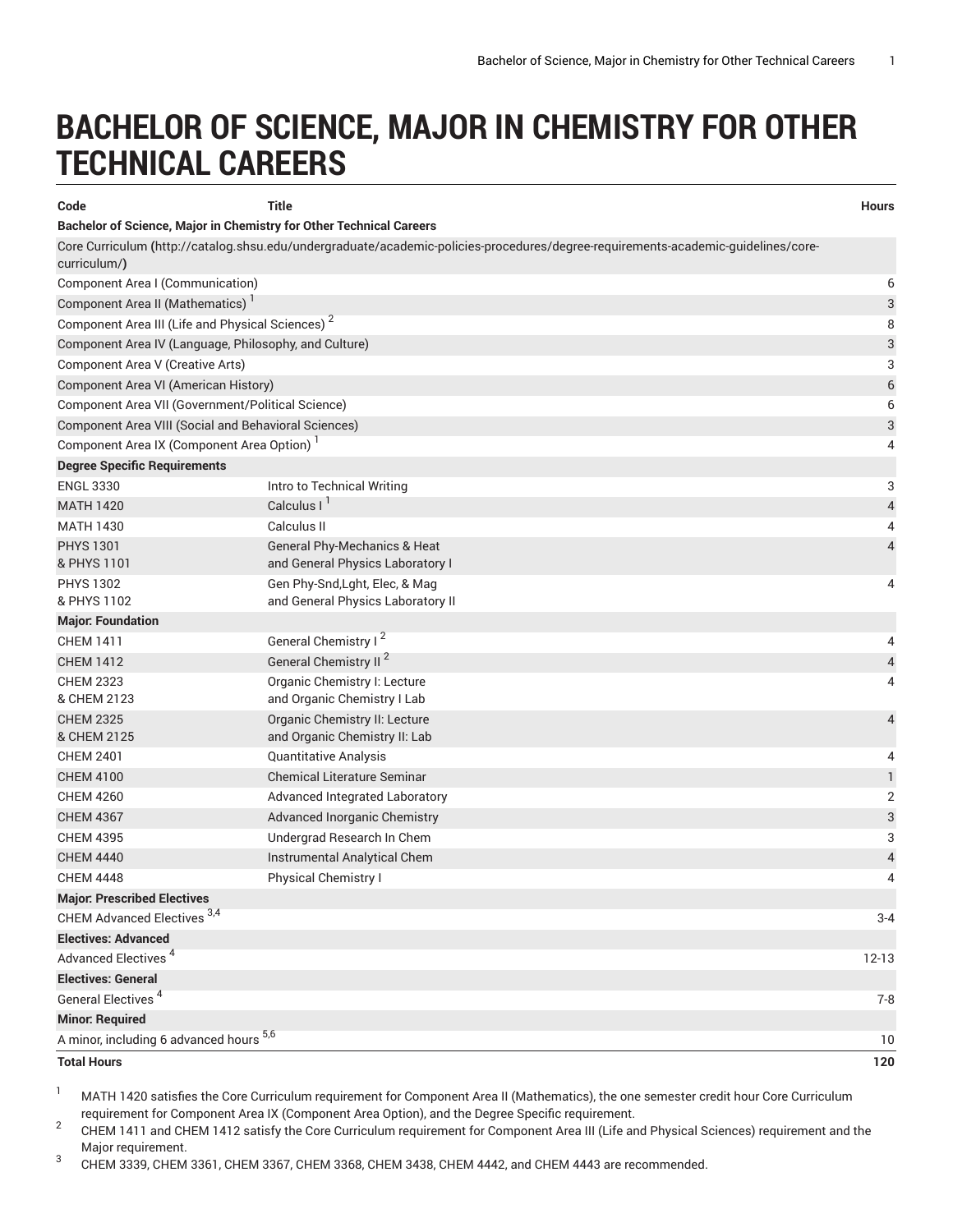- 4 Electives must be chosen to ensure 42 advanced hours and 120 overall hours for the degree. CHEM Advanced Electives, Advanced Electives, and General Electives will total 24 credit hours.
- 5 A minor generally requires six semesters of coursework, a minimum of 18 credits (six advanced) in approved field. A minor in MATH, as as common example, only requires 10 additional hours beyond MATH 1420 and MATH 1430. Students should use elective and minor hours to satisfy the 42 advanced hour requirement.
- 6 The following minor cannot be paired with this degree program: Minor in Chemistry.

## **Notes**

Students must earn a 2.0 minimum overall GPA in all coursework.

Students must meet a 2.0 minimum overall major GPA in all major coursework.

Students must earn a 2.0 minimum SHSU GPA in all coursework.

Students must meet a 2.0 minimum SHSU major GPA in all major coursework.

A grade of C or higher is required for CHEM 1411 CHEM 1412, CHEM 2323, CHEM 2123, CHEM 2325, CHEM 2125, CHEM 2401, and CHEM 4448, and in all required Physics and Mathematics courses.

A minor generally requires six semesters of coursework, a minimum of 18 credits (six advanced) in an approved field. Students should use elective and minor hours to satisfy the 42 advanced hour requirement. Advanced hours are 3000 and 4000-level courses.

| <b>First Year</b>                                                                                                                                                           |              |                                                                                                                                                                               |              |                         |
|-----------------------------------------------------------------------------------------------------------------------------------------------------------------------------|--------------|-------------------------------------------------------------------------------------------------------------------------------------------------------------------------------|--------------|-------------------------|
| Fall                                                                                                                                                                        | <b>Hours</b> | <b>Spring</b>                                                                                                                                                                 | <b>Hours</b> |                         |
| CHEM 1411 <sup>1</sup>                                                                                                                                                      |              | 4 CHEM 1412                                                                                                                                                                   |              | 4                       |
| ENGL 1301 <sup>2</sup>                                                                                                                                                      |              | 3 ENGL 1302 <sup>2</sup>                                                                                                                                                      |              | 3                       |
| HIST 1301 <sup>3</sup>                                                                                                                                                      |              | 3 HIST 1302 <sup>3</sup>                                                                                                                                                      |              | 3                       |
| MATH 1420 <sup>4</sup>                                                                                                                                                      |              | 4 MATH 1430                                                                                                                                                                   |              | $\overline{\mathbf{4}}$ |
| General Elective <sup>5</sup>                                                                                                                                               |              | 3                                                                                                                                                                             |              |                         |
|                                                                                                                                                                             |              | 17                                                                                                                                                                            |              | 14                      |
| <b>Second Year</b>                                                                                                                                                          |              |                                                                                                                                                                               |              |                         |
| Fall                                                                                                                                                                        | <b>Hours</b> | <b>Spring</b>                                                                                                                                                                 | <b>Hours</b> |                         |
| Component Area IV (http://catalog.shsu.edu/<br>undergraduate/academic-policies-procedures/degree-<br>requirements-academic-guidelines/core-curriculum/<br>#componentareaiv) |              | 3 CHEM 2325                                                                                                                                                                   |              | 3                       |
| <b>CHEM 2123</b>                                                                                                                                                            |              | 1 CHEM 2125                                                                                                                                                                   |              | $\mathbf{1}$            |
| <b>CHEM 2323</b>                                                                                                                                                            |              | 3 ENGL 3330                                                                                                                                                                   |              | 3                       |
| <b>CHEM 2401</b>                                                                                                                                                            |              | 4 Minor <sup>5,8</sup>                                                                                                                                                        |              | $\sqrt{4}$              |
| <b>PHYS 1101</b>                                                                                                                                                            |              | 1 PHYS 1102                                                                                                                                                                   |              | $\mathbf{1}$            |
| <b>PHYS 1301</b>                                                                                                                                                            |              | 3 PHYS 1302                                                                                                                                                                   |              | $\sqrt{3}$              |
|                                                                                                                                                                             |              | 15                                                                                                                                                                            |              | 15                      |
| <b>Third Year</b>                                                                                                                                                           |              |                                                                                                                                                                               |              |                         |
| Fall                                                                                                                                                                        | <b>Hours</b> | <b>Spring</b>                                                                                                                                                                 | <b>Hours</b> |                         |
| <b>CHEM 4448</b>                                                                                                                                                            |              | 4 Component Area IX (http://catalog.shsu.edu/<br>undergraduate/academic-policies-procedures/degree-<br>requirements-academic-guidelines/core-curriculum/<br>#componentareaix) |              | 3                       |
| <b>Advanced Elective</b>                                                                                                                                                    |              | 3 CHEM Advanced Elective                                                                                                                                                      |              | $3 - 4$                 |
| <b>General Elective</b>                                                                                                                                                     |              | 2 Advanced Elective <sup>7</sup>                                                                                                                                              |              | $3 - 4$                 |
| POLS 2305 <sup>6</sup>                                                                                                                                                      |              | 3 General Elective                                                                                                                                                            |              | $\sqrt{3}$              |
| Minor Advanced <sup>5,8</sup>                                                                                                                                               |              | 3 POLS 2306 <sup>6</sup>                                                                                                                                                      |              | 3                       |